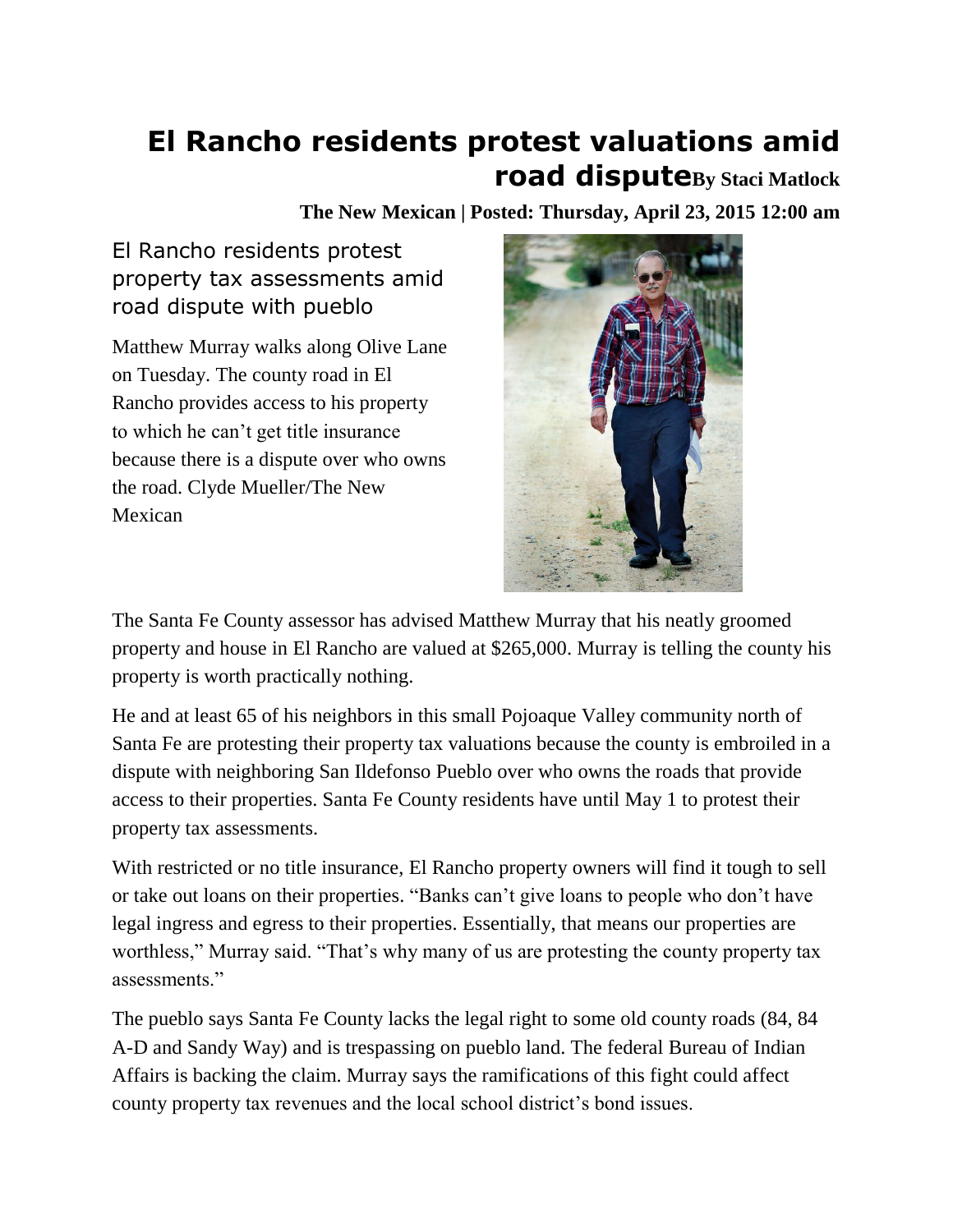The road dispute is one of several between San Ildefonso and neighbors as the pueblo seeks payment for roads, power line rights of way and other infrastructure across land they believe is theirs.

San Ildefonso Pueblo Gov. James Mountain was unavailable for comment. Pueblo councilwoman Irene Tse-Pe said the easement dispute is a huge issue for everyone. "I think people perceive us as being selfish or having an advantage, where I see that we, as a pueblo, have lost so much over the years," Tse-Pe said. "We've paid the price in a lot of loss of our land and our culture. Now we're having to fight for what we have left as well as to govern ourselves and do what we think is best for our community."

Unlike some of his neighbors, Murray doesn't blame the pueblos for the situation. "The county and others have failed to address San Ildefonso's concerns," Murray said. "The pueblo should not have had to go to this extreme measure in order to get attention. They've been trying to settle this for a long time, without relief."

But now he has to fight the pueblo that he has collaborated with on school bonds and other community projects because he, too, has a lot to lose. "It breaks my heart," Murray said.

Murray, a Los Alamos National Laboratory technician and 40-year El Rancho resident, said he has always had title insurance and twice refinanced the home that he and his family built on his property without problems. A cancer diagnosis and a \$190,000 operation a year ago created a financial hardship.

In January, Murray's application for a mortgage loan was denied because "a couple of tribes" are saying roads "are no longer public" and "they are threatening to shut them down," according to a letter from his title company to the bank's escrow officer in March.

John Fox, president of Southwestern Title and Escrow in Santa Fe, said title companies can grant title insurance to people who don't have legal access, but with an "exception" written into the policy. "But a lender is not going to lend money on a property that doesn't have legal access," Fox said.

Murray's inability to get a home loan has far-ranging consequences. If his water well goes out, he can't get a loan to pay the thousands it would cost to repair it.

His electricity rates have gone up because of an easement battle between San Ildefonso Pueblo and other pueblos and the rural electric cooperative that serves the valley. If he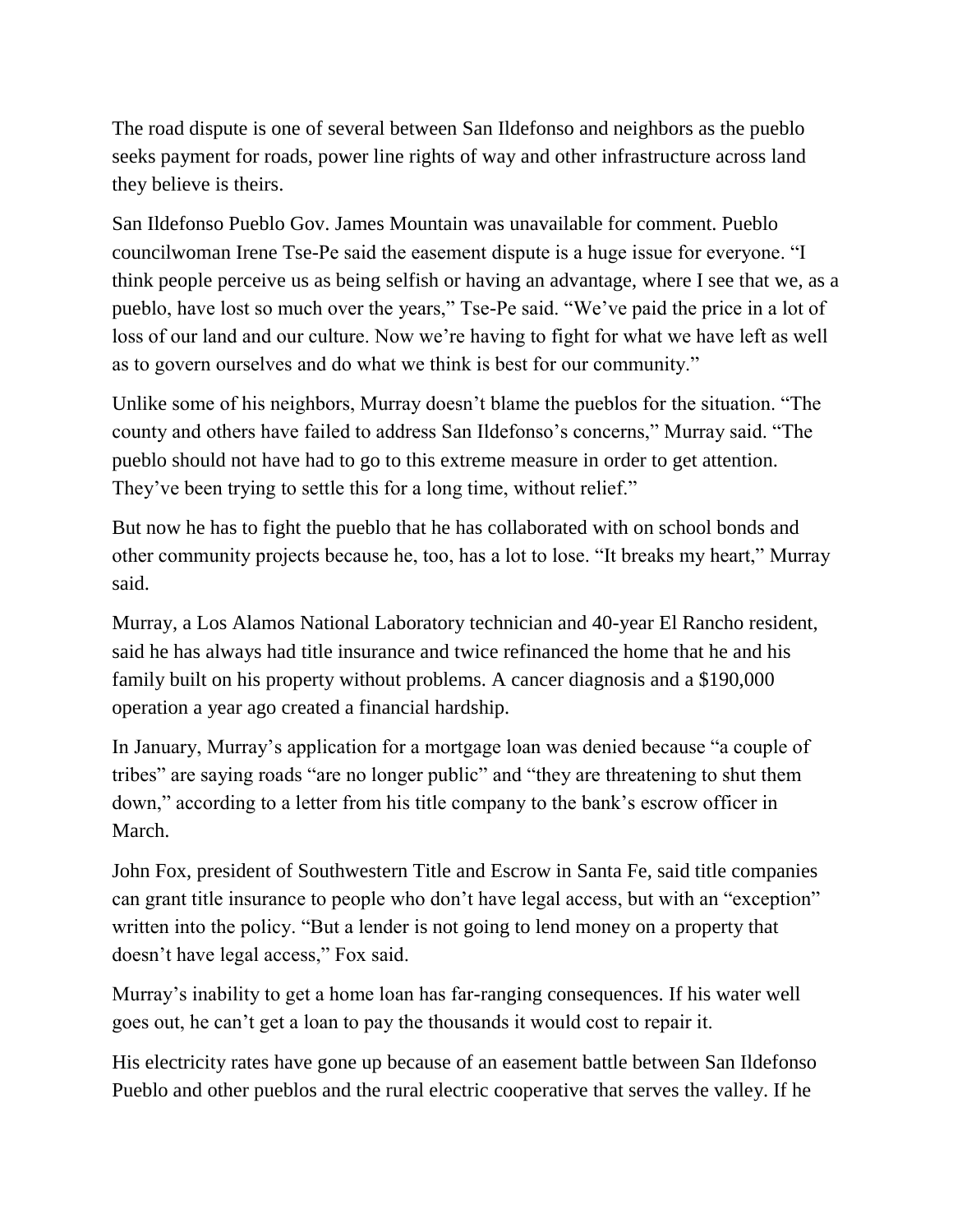wants to avoid the mess and put a solar panel on his roof to make his own electricity, he won't be able to get a loan to finance that, he said.

"All my wealth is tied up in this property. If I die, my kids can't sell it," he said. "If I file for foreclosure, Fannie Mae [the Federal National Mortgage Association] and the bank are stuck with a worthless property. The ripple effect of this is incredibly broad."

Battles over landownership, easements and rights of way are not new in the valley, say Murray, other residents and pueblo officials. The fights date back decades and remain unresolved.

But the dispute over a couple of county roads has become increasingly tense in the last couple of years as San Ildefonso began tackling the issue on legal grounds.

Pueblo leaders have said they alerted Santa Fe County in 1999 that the county lacked a legal easement for some of the roads and alleged that some private landowners were trespassing on San Ildefonso land. The issue was raised again in 2012 and 2013, according to a letter from the federal Bureau of Indian Affairs, which has weighed in on the side of the pueblo.

The county and El Rancho residents who formed a group to advocate for property owners in several water and easement disagreements with neighboring pueblos say the 1924 Pueblo Lands Act and a 1989 agreement between the county and the pueblo settled the road rights-of-way questions.

The BIA and the pueblo disagree, saying that the agreement was "poorly drafted" and ambiguous.

The county has said that the BIA's claims have hurt the county's efforts to negotiate road easements and rights of way with four pueblos in the valley. The county said it has consistently maintained roads in El Rancho for decades in exchange for the public's right to use them. But a letter from Santa Fe County Manager Katherine Miller in January 2014 also acknowledged that disputes over the roads date back 80 years.

Santa Fe County officials said in a statement Wednesday that they "continue to dispute the allegations of trespass made by the Bureau of Indian Affairs. Moreover, the County continues to maintain the roads in question, and the public has not been denied access to their property."

The county will continue working with the pueblo, residents and the federal government "to address the legal status of these roads," said Kristine Mihelcic, the county's